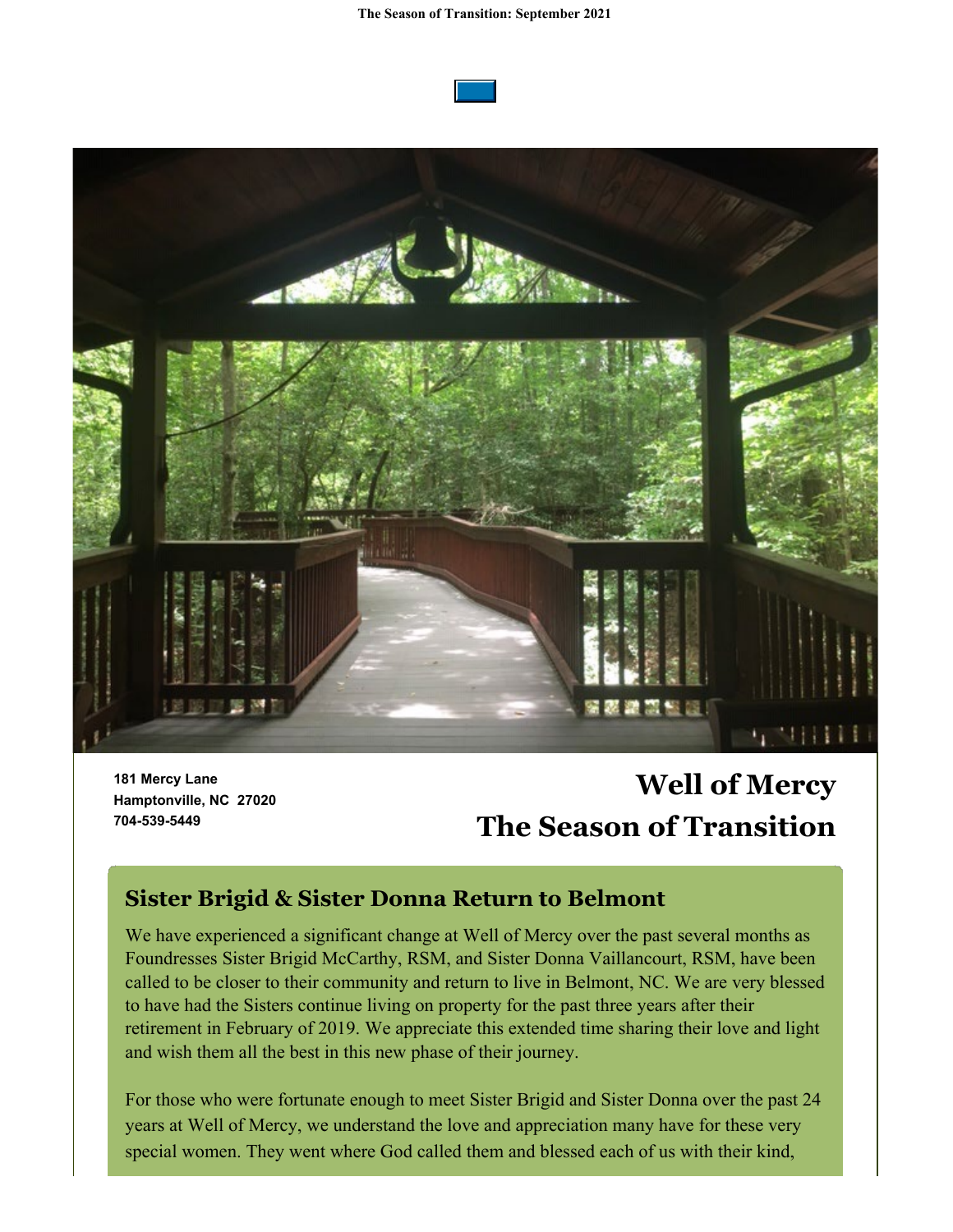loving and compassionate spirits. We will miss you, Sister Brigid and Sister Donna, and we are eternally grateful for the gift you gave the world through Well of Mercy. We continue shining your light for guests now and into the future.

The Sisters would love to hear from you. If you wish to be in touch, please send your cards and letters to their attention at Well of Mercy and we will forward on your behalf:

Well of Mercy 181 Mercy Lane Hamptonville, NC 27020

We at Well are most grateful for the prayers and support the Sisters continue to provide and invite you to include both the Sisters and Well of Mercy ministry in your prayers as we continue serving with Mercy hospitality those needing a place apart, to sink into the quiet.

Stay tuned as we are preparing ways to honor the Sisters' legacy in the months ahead. We are currently readying their residence to offer expanded opportunities for guests.

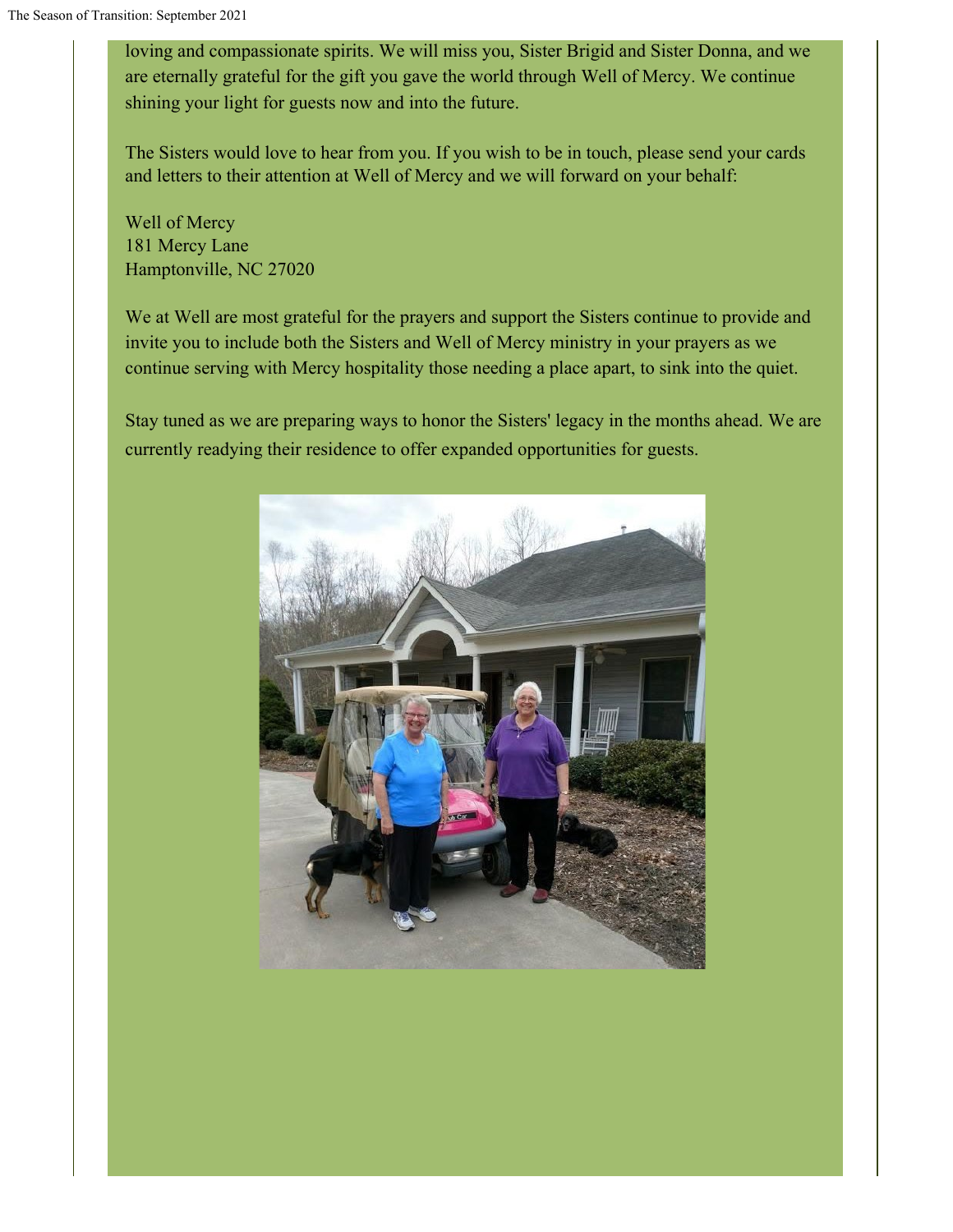## **Upcoming Retreats And Workshops [Peaceful Day with Guided Hike](https://wellofmercy.networkforgood.com/events/34632-peaceful-day-with-guided-hike-at-well-of-mercy)**

Learn how connecting with, and caring for, the land can be a meditative endeavor--and how we can act in ways that contribute to a sustainable future for Earth. This workshop focuses on Well's beautiful property and our active practice of conservation.

Nov 10, 2021 10:30am-4:30pm **\$55**

Includes lunch



Check out our full calendar for the most current listing of workshops & retreats.

#### **Allegiance to Earth: Composting**

We compost scraps from food prep which minimizes waste in the landfills and nourishes the ground. Please consider doing the same when you prepare your meals.

Thank you to our landscaper, Kevin Campbell, for managing Well's compost.